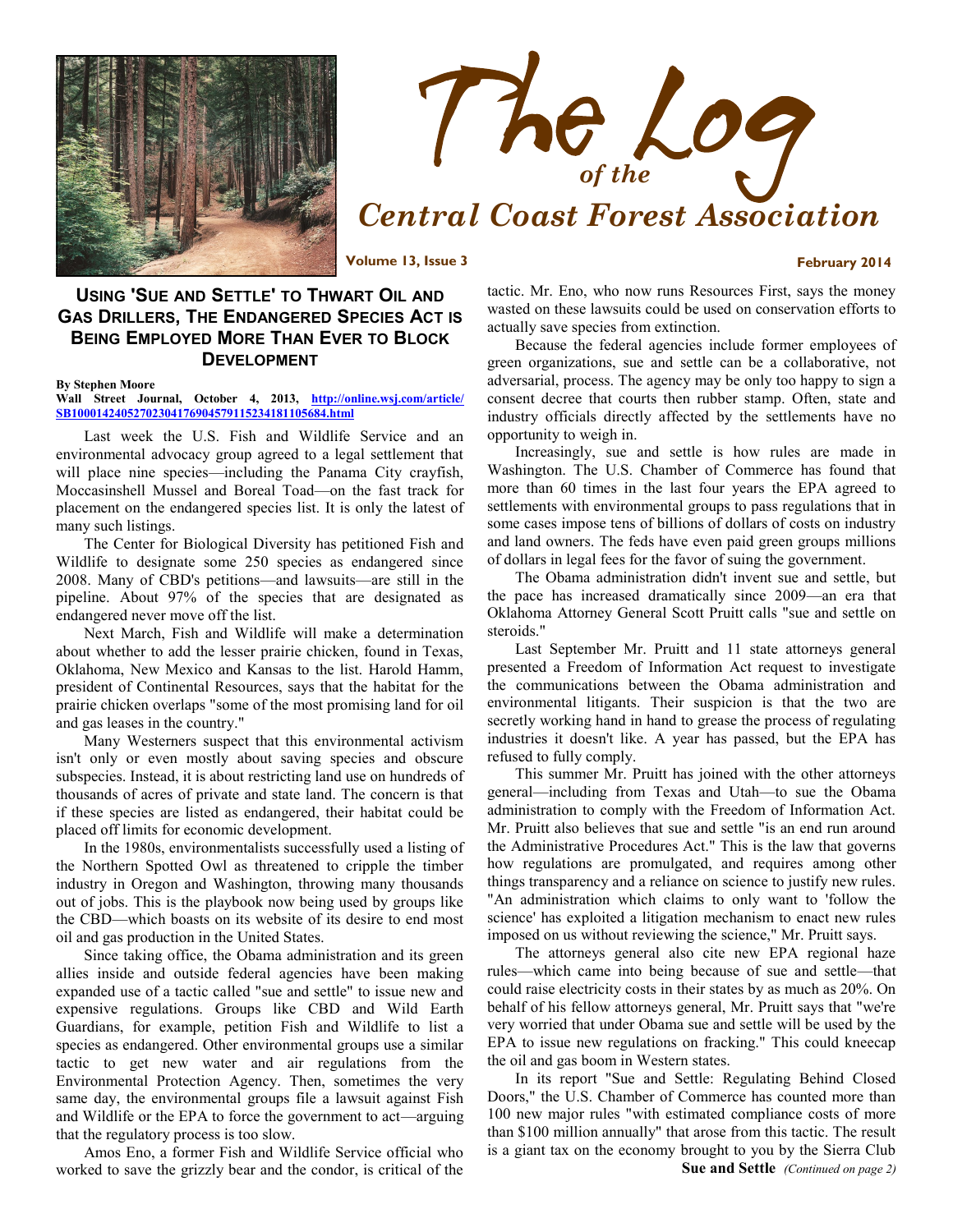#### **Sue and Settle** *(Continued from page 1)*

and the Environmental Defense Fund with little or no input or oversight from Congress.

Sen. Charles Grassley (R., Iowa) and Rep. Doug Collins (R., Ga.) have introduced "Sunshine for Regulatory Decrees and Settlements Act of 2013" that would require all proposed consent decrees to be posted for 60 days for public comment before being filed with a court—and allow affected parties to challenge them. Members of Congress in both parties who are worried about the Obama regulatory assault will need to take corrective action if they have any hope of a true economic turnaround. ■

*Mr. Moore is a member of the Wall Street Journal's editorial board*

## **CONSERVATION GROUP EYES DAVENPORT CEMENT PLANT**

**By Jason Hoppin—Santa Cruz Sentinel Posted: SantaCruzSentinel.com**

DAVENPORT -- A well-regarded nonprofit is exploring whether to acquire Davenport's decommissioned Cemex Corp. cement plant, hoping to remove the hulking structure and use the area as a gateway to thousands of acres of conserved North Coast lands. Los Altos-based Sempervirens Fund, one of several conservation groups to recently secure 8,500 mountainous acres above Davenport formerly owned by Cemex, is interested in acquiring the plant site as part of an ambitious plan to permanently protect the sparsely populated, postcard-beautiful coastal mountains above Santa Cruz.

"Instead of having an industrial use we could have something really nice there that serves the community and serves the area," said Reed Holderman, Sempervirens Fund's executive director.

The idea is in the very early stages, but Sempervirens Fund recently received a \$10,000 grant from the Center for Creative Land Recycling to further explore the pollution problem there.

The plant is still owned by Cemex, which is working on remediation and a closure plan that isn't likely to be approved before 2014.

"It's a process that will tax a bit," said Tim Fillmore, hazardous materials manager for the county.

That plan is likely to address soil and asbestos issues, as well as several above-ground fuel tanks. The plant has been the site of reported spills and cleanups over the years, and there are deposits of cement kiln dust, including an exposed site containing an estimated 850,000 cubic yards of caked dust that fills a small valley.

Sempervirens Fund is in limbo until that plan is completed, and Holderman said one possibility is to take over the land at no cost and continue the cleanup. He said other parties are interested in buying components of the plant itself from Cemex.

While the venerable nonprofit is typically not in the business of repurposing contaminated land, Holderman formerly worked at the Trust for Public Land, which spearheaded an effort to convert a 32-acre brownfield site on the edge of Los Angeles' Chinatown, known as the Cornfields, into a community park.

One possible way to pay for the reuse is a visitor-oriented development, such a small hotel or resort.

Holderman also mentioned a possible community center or farmers market, though any ideas are preliminary at best.

"(Cemex) won't entertain this conversation with us until the county finishes" the closure plan, Holderman said.

In addition to the 8,500-acre property known as the Cemex Redwoods, Sempervirens Fund has been active in conservation efforts throughout the Santa Cruz Mountains. The group envisions piecing together what has been called "The Great Park," a protected expanse of coastal ranges running from Pescadero to Santa Cruz.

Santa Cruz County Board Chairman Neal Coonerty, who represents Davenport, said he was excited about the possibility of Sempervirens Fund's involvement.

"We definitely want to see a reuse of the property. We don't want to put a fence put around it and just watch it rust. We're delighted that Sempervirens Fund has in interest in it," Coonerty said, adding the group's involvement seemed like a natural fit.

"It goes from one of the most polluting plants in the world a cement plant—to what would be a great environmental asset. That's a huge turnaround," he said. ■

#### **CHINOOK THRIVE IN FLOODED FIELD**

#### **By David Periman, October 25, 2013 San Francisco Chronicle**

Researchers who fattened young Chinook salmon in flooded fields after the rice harvest last winter reported Thursday that fish grew fast and to record sizes, offering a promising new way to improve survival of the long-threatened salmon.

As youngsters, those rare but delectable fish of the Sacramento River swim to the ocean each spring and reach adulthood there before returning to spawn in the river's tributaries.

But each year, predators kill millions of the young fish as they reach the sea because the fish are too small and helpless to escape.

Now researchers report that an experiment begun in April shows how those juvenile fish can grow faster and fatter in rice fields that are regularly flooded along the river than they do in the open water of the river.

"I can see the potential that millions and millions of young salmon, growing in flooded fields along the Sacramento, could be given a better chance to survive when they reach the ocean," said Jacob Katz, the biologist who led the research.

The experiment's results were detailed in a report to the Bureau of Reclamation by Carson Jeffres, laboratory director of the UC Davis Center for Watershed Science, and Katz, regional manager of CalTrout, a fisheries conservation organization. The two agencies partnered for the experiment in the second year of an effort to reverse the long and devastating population decline of the salmon.

Jeffres said the experiment involved three different plots of farmland totaling 18 acres on the floodplain of the Yolo Bypass near Sacramento that were flooded with water after the rice was harvested.

"It was like a dehydrated food web," Jeffres said of those fields. "you just add water, and all the habitats proved really productive for the fish."

Four thousand young trout were placed in the flooded plots of a rice ranch along the Yolo Bypass, which is used to divert water from the Sacramento River to protect Sacramento from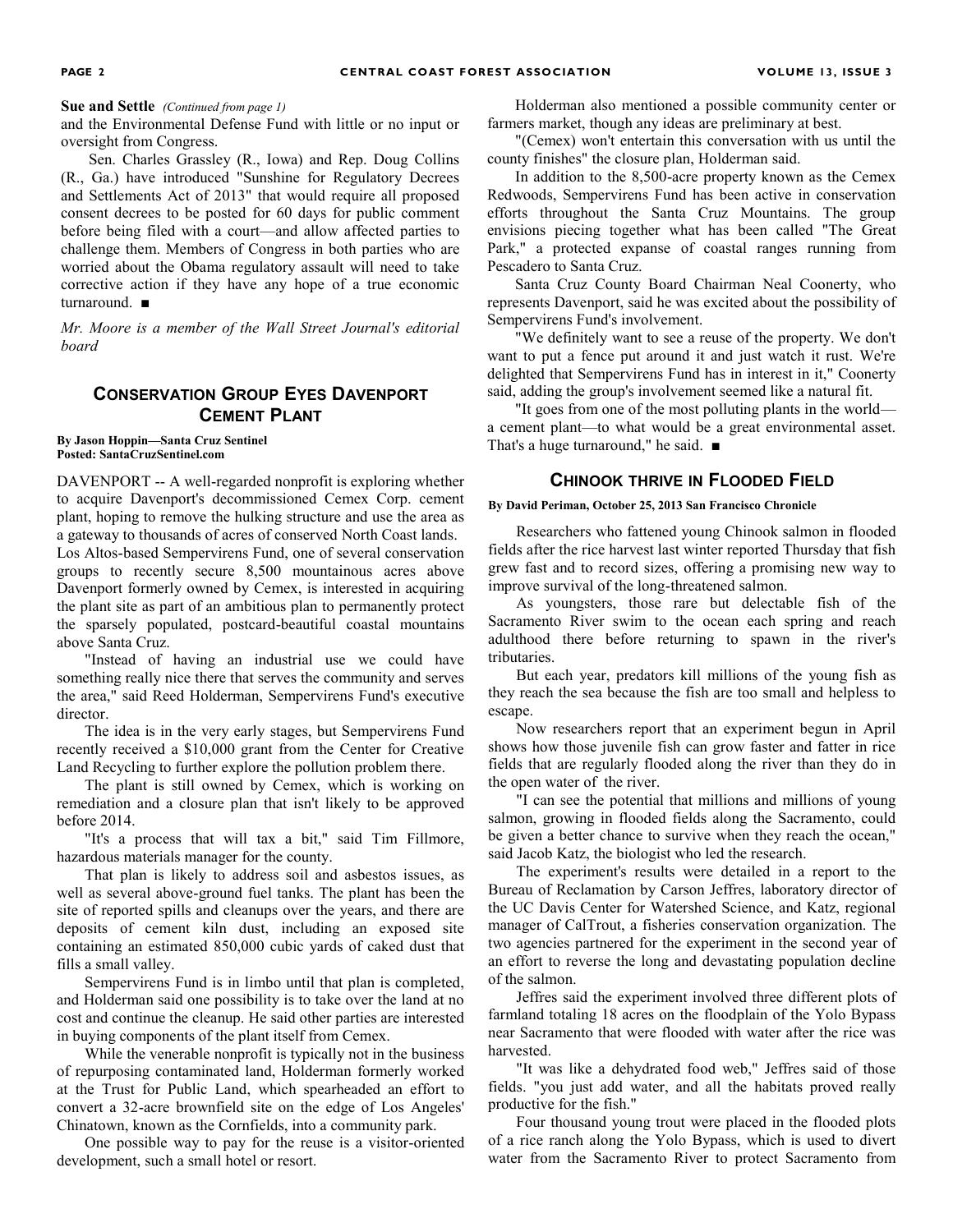flooding.

One flooded plot had been left with a bottom of rice stubble after the rice was harvested; another had been turned into bare ground; and the bottom of the third was allowed to hold natural weeds.

The young fish in all three fields grew swiftly, Katz said. But the bottomland that was bare before it was flooded quickly became a much richer source of highly nutritious plankton for the young salmon than the other two fields, he said.

The survival rate for all young salmon was lower than expected, Katz said. Last winter's drought dried land around the fields for miles around and birds searching for the nearest water found the rice fields, he said.

"We really got hammered by birds," Katz said. "They found plenty of food on our fields." Despite that problem, the average growth rate of the surviving Chinook was higher than ever recorded in the river, Katz and Jeffres said.

"It's a win-win model that can be replicated around the state," Katz said.

Next year, another experiment will cover more than 2,500 acres of flooded rice fields after the crop has been harvested.

The Bureau of Reclamation contributed \$150,000 to the research and a combination of other agencies—including CalTrout and the Knaggs ranch where the experiment was conducted—contributed to the \$500,000 total, he said. ■

*David Perlman is the San Francisco Chronicle's science editor*

### **COHO SALMON THRIVE IN SCOTTS CREEK LAGOON**

#### **The Log editorial**

Related to the above article about Chinook salmon in the rice fields is the information from the Coho salmon studies in Scotts Creek, northern Santa Cruz County.

It had been reported that the young Coho thrive in the lagoon and wetlands inland from the estuary where Scotts Creek empties into the sea. The water temperatures rise as high as 80°, and the water has no shading from trees or brush.

The predators of the young Coho hatched in the Monterey Bay Salmon and Trout Project rearing station are primarily seals and seagulls. Tags from the young salmon have been recovered on Año Nuevo Island, several miles north of Scotts Creek, the waterway into which the young salmon were seeded. It seems that the gulls caught the young salmon in the surf and flew northward where they ate the fish and discarded the tags.

Fish live best where there is lots of their favorite food namely insects and larvae. Old-timers who fished in the Scotts Creek watershed as far back as the 1860s, always knew that trout and salmon didn't like dark streams. Often, the fish would be dark instead of silver, with large heads and skinny bodies, because they reflected the darkness of the stream and the lack of necessary food. ■

#### *THANK YOU !*

We take this opportunity to thank all of our renewing members and those who donated generously to the legal fund. The legal fund is not used for general expenses but is saved in case we have to take an issue to court to uphold our members' private property rights and the right to use our lands as we see fit—with care.

# **BOARD OF FORESTRY UPDATE**

**From the California Licensed Foresters Association**

**November 2013 - Newsletter**

**BOF Sends Final Roads Package to OAL**

## *Tours Butte Sites, Hears Updates on Pre-Fire Management* **Chesbro Letter Urges BOF Action on Small Landowners**

**By Bill Keye, CLFA Government Affairs Specialist**

The California Board of Forestry and Fire Protection (BOF) last week slipped out of Sacramento for a third time this year. The BOF toured burned areas and fuel treatment projects in Butte County and held formal meetings in Chico. During the full board session, the BOF heard presentations on the Butte Fire Plan and vegetation management efforts in Plumas County. Please see **Butte/Plumas Pre-Fire Efforts**, below, for more.

Despite strong objections voiced by forest industry representatives, the BOF voted 7-1 (Wade opposed, Britting absent) to give its final blessing to a sweeping rewrite of Forest Practice Rules (FPRs) regulating forest roads. Assuming the package is approved by the Office of Administrative Law (OAL) the new FPRs will take effect on January 1st.

Ed Struffenegger, California Forestry Association, and Ed Murphy, Sierra Pacific Industries (SPI), both cited regulatory costs and uncertainties in asking that the BOF delay action. They contended that the economic analysis in the Final Statement of Reasons fell short of the requirements of SB 617, a 2011 measure that calls for greater consideration of the economic impacts of major regulations estimated to cost greater than \$50 million. Murphy stated that company data suggested that the impacts of the new FPR would exceed that threshold on SPI lands alone. He said that he expected OAL to "do its job" and reject the new package.

Member Richard Wade also voiced concerns, but did not persuade his colleagues to hold off on approving the package. Member Stan Dixon, who opposed the package last month, announced that he would vote affirmatively in the interest of BOF unity.

CAL FIRE's Duane Shintaku cited the requirements of PRC 4583 in guiding how the Department will handle issues regarding implementing the new FPRs on currently approved plans. Shintaku said that each request for relief from the requirements of the new rule would be assessed individually on its own merits.

Mario DeBernardo, Assembly Natural Resources Committee, appeared on behalf of Assembly member Wesley Chesbro (D-Arcata) and read from a Chesbro letter to the BOF. In it, Chesbro cites the Governor's approval of his (Chesbro's) AB 904, and offered to clarify any questions of bill interpretation as the BOF crafts regulations implementing the new Working Forest Management Plan (WFMP).

The Chesbro letter goes on to reference the "SFUMP" – the Small Forest Unevenaged Management Plan, designed for timberland owners of 320 acres or less. The SFUMP was originally included in AB 904 but was deleted before its final passage. Citing discussions with CAL FIRE and BOF staff, Chesbro encouraged the BOF to "use its authority under the NTMP statutes to develop a [SFUMP] program that incentivizes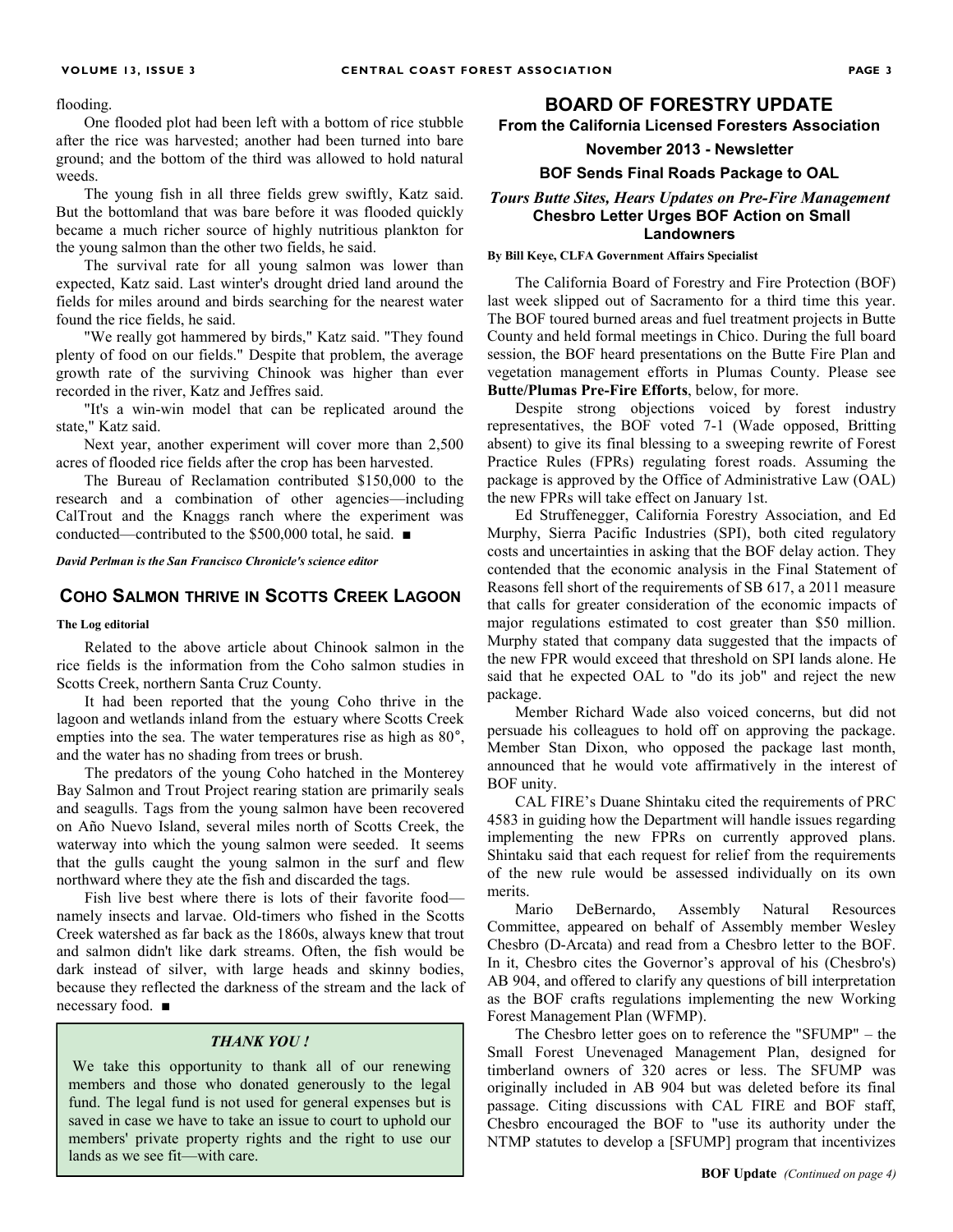## **BOF Update** *(Continued from page 3)* Park could highlight the issue.

more small forest landowners to engage in long term, sustainable forestry." Noting that he will be termed-out at the end of next year, Chesbro expressed his interest in accomplishing small landowner reform before he leaves the legislature. He indicated his willingness to pursue legislation if the BOF rulemaking effort bogs down.

Earlier in the week, Acting Management Committee (MC) Chair Stu Farber conducted a review of AB 904 and the small landowner issue. Although the WFMP statute gives the BOF two full years to craft its enabling regulations, Farber stated his goal was to have them completed next year in time for WFMP implementation in January, 2015. He also said that his current thinking was to pursue a SFUMP approach for larger  $(\leq 320 \text{ ac.})$ parcels, but to separately examine differing regulatory approaches for extremely small parcels of less than 20, or 40, acres. This latter approach is on hold pending a legal opinion from the Attorney General's office, advising the BOF of its regulatory options. The full BOF voted to make this formal request during its later session.

During his remarks to the BOF, DeBernardo also announced that Assembly member Chesbro plans to hold a legislative hearing next month looking at the issue of wildland fuel treatments. At press time, no date had been set for this December hearing.

**Butte/Plumas Pre-Fire Efforts:** The BOF Chico meetings and Butte field trip were designed to showcase the implementation of the State Fire Plan and to inform the BOF on issues related to the Vegetation Treatment Program EIR, currently under review.

Joe Tapia, Butte Unit Pre-Fire Engineer, explained how the Unit works closely with the Butte County Fire Safe Council (BCFSC) in conducting wildfire education, defensible space and fuel reduction projects. The BCSFC oversees the efforts of 8 local Fire Safe Councils, providing key coordination and support. It operates a chipper program that treated 499 properties last year.

Mike DeLasaux, UC Cooperative Extension, and Frank Stewart, Plumas County Forester, updated the BOF on the situation in Plumas County. DeLasaux stated that 42% of acres treated by the Plumas Fire Safe Council have been paid for by fiber harvested, but decried the recent decline of processing infrastructure in the region. Citing biomass power plant closures in Westwood, Burney and Loyalton, DeLasaux said that without this capacity, fewer acres will be treated. He asked the BOF to help get the industry back on track.

**2014 BOF Priorities:** CLFA presented a letter requesting that the BOF focus on "three important issues that are negatively impacting the state's forestlands, inhibiting RPFs ability to effectively practice forestry and limiting landowners ability to economically manage their lands." The letter requested a 1-year survey protocol for northern spotted owls, more liberal timelines for treating slash, and BOF engagement on the issue of criminal trespass and its negative impacts on woods safety and the environment.

The Mattole Restoration Council presented a letter asking the BOF to create FPRs to foster oak woodland restoration. The letter cited encroachment of conifers into oak woodland habitats. Forest Practice Committee (FPC) Chair Mark Andre said that a potential field trip to the Bald Hills area and Redwood National

**More News:** The FPC continued its discussions on possible FPR changes to Native American noticing requirements under Emergency Notices. The Monitoring Study Group will meet December 10th, including a presentation on effectiveness monitoring by new "Timber Czar" (Assistant Secretary for Forest Resource Management) Russ Henly. CAL FIRE's Janet Barentson said that the Department was conducting interviews to fill 21 Forester I and 20 Forester II positions. Two BOF terms are expiring in early 2014, seats currently held by Stan Dixon and Richard Wade. Dixon's last BOF meeting will be next month and his public member seat will become vacant. Wade could be reappointed to a second term as a forest products industry member. The BOF next meets, in Sacramento, on December 3rd and 4th.  $\blacksquare$ 

## **SALVAGE LOGGING IN BURNED FORESTS OPPOSED 200 Scientists Urge Congress to Defeat an Expediting Bill**

**By Scott Sonner, Associated Press, Bay Area News Group, Nov. 3, 2013**

More than 200 biologists, ecologists, and other scientists are urging congress to defeat legislation they say would destroy critical wildlife habitat by setting aside U.S. environmental laws to speed logging of burned trees at Yosemite National Park and other national forests and wilderness areas across the west.

The experts say two measures pushed by pro-logging interests ignore a growing scientific consensus that the burned landscape plays a critical roll in forest regeneration and is home to many birds, bats, and other species found nowhere else.

"We urge you to consider what the science is telling us: that post-fire habitat created by fire, including patches of severe fire, are ecological treasures rather than ecological catastrophes, and that post-fire logging does more harm than good to the nation's public lands," they wrote in a letter mailed Friday to members of Congress.

One bill, authored by Rep. Doc Hastings, R-Wash., would make logging a requirement on some public forestland, speed timber sales, and discourage legal challenges.

The House approved the legislation 244-173 in September and sent it to the Senate, where it awaits consideration to the committee on Energy and Natural Resources.

The White House has threatened a veto, saying it would jeopardize endangered species, increase lawsuits, and block creation of national monuments.

Hastings, chairman of the House Natural Resources Committee, said wildfires burned 9.3 million acres in the U.S. last year, while the Forest Service harvested timber from about 200,000 acres.

Hastings' bill includes an amendment by Rep. Tom McClintock, R-Granite Bay, that provides for the expedited salvage of fire-killed timber. He also introduced separate legislation specific to lands burned by this year's Rim Fire at Yosemite National Park, neighboring wilderness and national forest in the Sierra Nevada.

"We have no time to waste in the aftermath of the Yosemite Rim fire," McClintock said at a sub-committee hearing in October.

"By the time the formal environmental review of salvage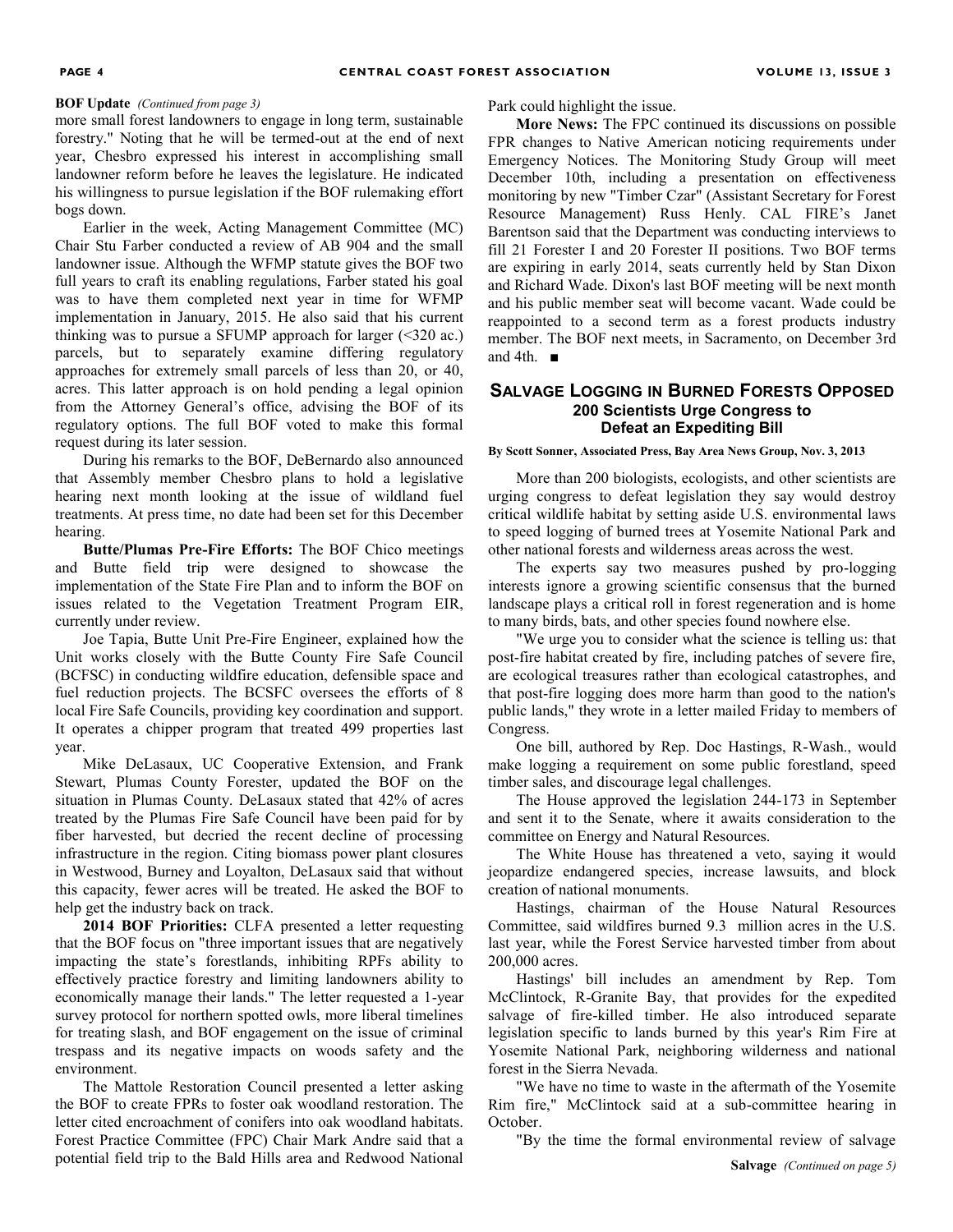#### **Salvage** *(Continued from page 4)*

operations has been completed in a year, what was once forestland will have already begun converting to brushland, and by the following year, reforestation will become infinitely more difficult and expensive."

The Rim Fire started in August and grew to become one of the largest wildfires in California history. It burned 400 square miles and destroyed 11 residences, three commercial properties, and 98 outbuildings. It cost \$127 million to fight.

Members of the House Natural Resources Committee remain optimistic the Senate will take up Hastings' bill before the end of the year, said Malory Micetick, the committee's deputy press secretary.

"We have a lot of hazardous fuel buildup, and it will help alleviate some of the threat of catastrophic wildfires," she said.

The scientists see it differently.

"Just about the worst thing you can do to these forests after a fire is salvage-log them," said Dominic DellaSala, the lead author of the letter. "It's worse than the fire itself because it sets back the recovery that begins the minute the fire is out."

DellaSala, chief scientist at the conservation group Geos Institute in Ashland, Ore., was on a team of scientists that produced the U'S. Fish and Wildlife Service's final recovery plan for the spotted owl in 2008.

Many who signed the opposition letter have done research in the field and several played roles with the U.S. Forest Service and Fish and Wildlife Service in developing logging policies for the threated northern spotted owl in the Pacific Northwest.

"Though it may seem at first glance that a post-fire landscape is a catastrophe ecologically," they wrote, "numerous studies tell us that even in patches where forest fires burned most intensely, the resulting post-fire community is one of the most ecologically important and biodiverse habitat types in western conifer forests.

"Moreover, it is the least protected of all forest types and is often as rare, or rarer, than old-growth forest due to damaging forest practices encouraged by post-fire logging policies." ■

## **VEGETATION AND GROUND WATER - A TWO-WAY RELATIONSHIP**

#### **By Cate Moore**

It's another perfect day in Paradise; a sunny day with mild temperatures that allow me to work outside in shorts and a Tshirt. The only problem with this is that it's January, and we've been experiencing weather akin to mid-October when we should be collecting our allotment of rain for the year.

As I write this, our weather station has only recorded 2.21 inches of rain for the rain year, and we have not seen truly significant rain since December 2012. It isn't a comfortable feeling, living in a bone-dry forest and waiting to see if our next major event will be the welcome return of the rain or the feared sweep of a fire.

The state of the ground water supply on forest growth is well established. Studies conducted by UC Extension forestry tested forest tracts to see what limitations had the greatest effect on forest growth. The elements tested were sunlight, water, and soil fertility. The most potent limiter to tree growth, hands down, was a lack of water.

The effect of vegetation cover on the ground water supply receives a great deal less attention. We don't directly observe what's going on under ground in our daily routines and it is easy to forget that there is a lot of activity going on under our feet. Let's explore together how much a tree drinks in a year, then use this information to explore the effects of vegetation on our ground water supplies.

The process of photosynthesis is described in *Is a Tree a Heavy Drinker or Does It Just Pump Water?* The article notes that to generate a pound of cellulose (the main constituent of wood), the tree binds 0.55 pounds of water to the product and releases more than 90 pounds of water into the atmosphere through transpiration. At 8.33 pounds of water per gallon, we calculate that it takes every tree, shrub and flower 10.87 gallons of water to create one pound of wood.

Redwood Empire's website FAQ section ([http://](http://buyredwood.com/faq-page) [buyredwood.com/faq](http://buyredwood.com/faq-page)-page) answered the question of "How much do Redwood Trees weigh?" by noting that "A ... typical farmed Redwood tree will weigh approximately 50,000 pounds." Local forest management growth predictors use a 3% per year figure for estimating how much our central coast forests grow. This means a typical farmed redwood will put on 1500 pounds of wood in a year, using 135,825 pounds or 16,306 gallons in the process. Most of this water is drawn during the May through August growing season, when the water table is saturated and a generous amount of sunlight is available to power the photosynthesis chemical reaction.

This is just one tree. What happens when we look at this water draw on a landscape scale?

Former CCFA board member and scientist/engineer Robert O. Briggs examined this question in the Waddell Creek watershed in his study *Competition for Limited Dry Season Ground-stored Water Between Forest Use and Stream Flow in the Waddell Valley*. He characterized the Waddell watershed as a system that is entirely fed by rainfall in the rainy season and noted that in the Waddell Creek, the agricultural draw is not a significant part of the observed situation, since the agricultural diversions take place downstream of the flow rate monitoring stations. This leaves reforestation as the driving force of the differences in flow rates observed over time.

In this study, Theodore Hoover remarked that in 1913, Waddell Creek flowed 1800 gallons/minute in September, and the lowest flow he had ever noted was 1200 gallons/minute in a drought. During the drought year 1976-1977, Robert Briggs measured the Waddell Creek flow rate at 76.5 gallons/minute. He did a more systematic set of stream flow measurements between the years 1988-1998. Mid-range data for the years 1933-1942 came from Shapovalov and Taft's anadromous fish study, *The Life Histories of the Steelhead Rainbow Trout (Salmon Gairdneri gairdneri) and Silver Salmon (Onchrhynchus kisutch),* where part of the data gathered included continuous flow rates for the creek.

Robert Briggs then compared the flow data from the 1933- 1942 period with the flow data from the 1988-1998 period and determined that the effect of the re-vegetation of Waddell Creek watershed for the 55 year span was equivalent to losing 18 inches of rainfall in a year. He established a robust relationship between the degree of forestation on a watershed and the watershed's available ground water.

Water supply calculations and water policy decisions seldom reference vegetation loads as a significant factor in the state's **Vegetation** *(Continued on page 7)*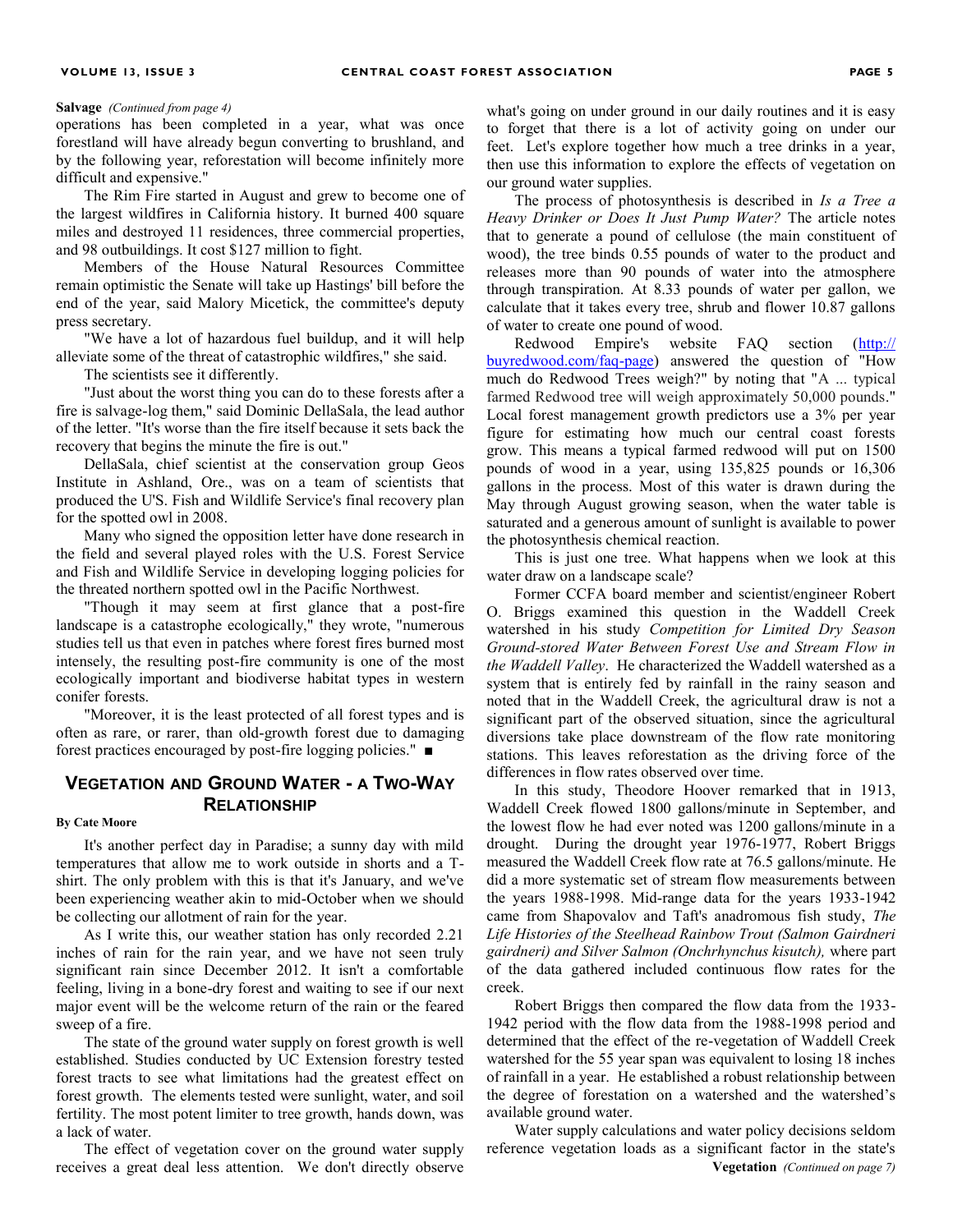## **UM, MSU PART OF \$10M EFFORT TO TURN FOREST DEBRIS INTO FUEL**

#### **DECEMBER 24, 2013 7:00 AM • BY MARTIN KIDSTON**

If 1 ton of woody debris can produce 50 gallons of fuel, how many gallons of fuel could 42 million acres of dead and dying forests produce?

Funded by a \$10 million grant from the U.S. Department of Agriculture, a consortium of five universities, joined by research labs across the Northern Rockies, is looking for ways to turn thatmass of dead timber into a carbon-neutral fuel source.

Known as the Bioenergy Alliance Network of the Rockies, the upstart group includes researchers at Montana's two flagship universities, and those at Wyoming, Idaho and Colorado State.

"This is probably one of the few projects that promises success in turning carbon waste, or organic material, into liquid fuel," said Peter Kolb, the extension project manager for BANR. "But there are a lot of challenges that need to be addressed in order to do that."

Kolb, a professor of forestry at Montana State University, is heading the project for Montana from the University of Montana's College of Forestry and Conservation, which received \$1 million for the effort this month. Kolb said the team also includes the Rocky Mountain Research Station and the National Renewable Energy Lab, along with Cool Planet Energy Systems – a Colorado firm whose investors include General Electric, British Petroleum and Google Ventures. Cool Planet has patented technology that converts non-food biomass into gasoline.

The process is described as a carbon-negative fuel cycle, and the company is looking to establish five trial refineries near potential biomass sources, which include the forests of the Northern Rockies.

"Montana is an ideal state for wood to bioenergy conversion technology," Kolb said. "We have 7.5 million acres of private lands where owners are active in trying to maintain a healthy forest, and we've got 17 million acres of federal land, where mortality rates are phenomenal and nothing is being done with that because of policy issues."

Resolving those policy issues on national forest lands stands high on the list of challenges BANR is working to resolve. While subsidies are available for taking wood off private lands for conversion to biofuels, Kolb said, those subsidies aren't available on federal lands.

But much of the dead-standing wood in Montana sits on federal lands. And without the promise of a long-term supply of biomass coming off those lands, investors aren't likely to bring new technology to the table. "That's something that will have to get looked at very hard for this to work," Kolb said. "If you plan to make a \$30 million investment, you need a long-term supply of the raw product to feed that investment, and it's nearly impossible to get a long-term commitment off federal lands right now."

#### *THANK YOU !*

We take this opportunity to thank all of our renewing members and those who donated generously to the legal fund. The legal fund is not used for general expenses but is saved in case we have to take an issue to court to uphold our members' private property rights and the right to use our lands as we see fit—with care.

The team also includes researcher Woodam Chung, a professor of forest operations at UM who is studying costeffective ways to collect and transport forest products to a biomass refinery. Researchers at UM are also exploring management practices – how much biomass to remove and how much to leave on site for ecological purposes. Others have been assigned to find ways of ensuring any biofuel production remains carbon neutral.

"We're looking at the logistical feasibility of locating refineries near biomass that's not being utilized, or is being poorly utilized," Kolb said. "All of these states have millions and millions of acres of beetle-killed lodgepole and ponderosa pine that doesn't have a terrific market value."

In Montana, that also includes logging debris – slash that gets burned on site. Kolb called it a low-value product and said there aren't many markets for dead-standing trees and slash.

But the recovery rates reported by Cool Planet Energy Systems are promising, standing at roughly 50 gallons of fuel per 1 ton of dry wood. To put that into perspective, Kolb said, a logging truck carries around 20 tons of wood, or the equivalent of 1,000 gallons of fuel once converted.

"It's more complicated than saying there's a bunch of dead trees," Kolb said. "There's logistics and economics that must be dealt with. The transport of low-density biomass makes it economically unfeasible right now. The petroleum you use offsets the carbon neutrality." Using remote sensing technology, MSU is already looking to identify areas of dense beetle-kill, or forests at high risk of dying. Accessing those sources before they decay – and planning refineries in close proximity – could reduce the cost of transportation and keep the effort carbon neutral.

But for the technology to pan out, Kolb said, the end product must also remain affordable to consumers. If biofuels can't compete in the marketplace alongside fossil fuels, he said, the model – no matter how renewable or green it is – has little chance of success.

"When you look at wood or switch grass, the density of energy there is much less than fossil fuels," Kolb said. "You've got to haul wood from difficult places, like mountains, so you have less dollars per volume of energy and it's more expensive, so that's another one of the challenges we're up against."

Others are watching the progress, including Rep. Pat Connell, R-Hamilton, who is serving as a project adviser. Connell said similar efforts are taking place in the Pacific Northwest, where the Northwest Advanced Renewables Alliance, or NARA, is looking to use woody biomass as an alternative to petroleum-based fuels and chemicals.

Based out of Washington State University, NARA aims to develop a new aviation fuel industry using wood and wood waste from across the Northwest, and to grow new wood-based energy crops.

BANR has similar goals, but is currently three years behind NARA in its research.

"What they're (BANR) looking at is trying to deal with the expansion of all this dead standing wood," said Connell. "They're going to try and evaluate the likelihood of being able to produce high-octane fuel from dead-standing wood."

Kolb would like to see Cool Planet build production plants in Montana. He believes the state holds several advantages over its neighbors – advantages that include an existing logging infrastructure and the state's abundance of dead-standing wood.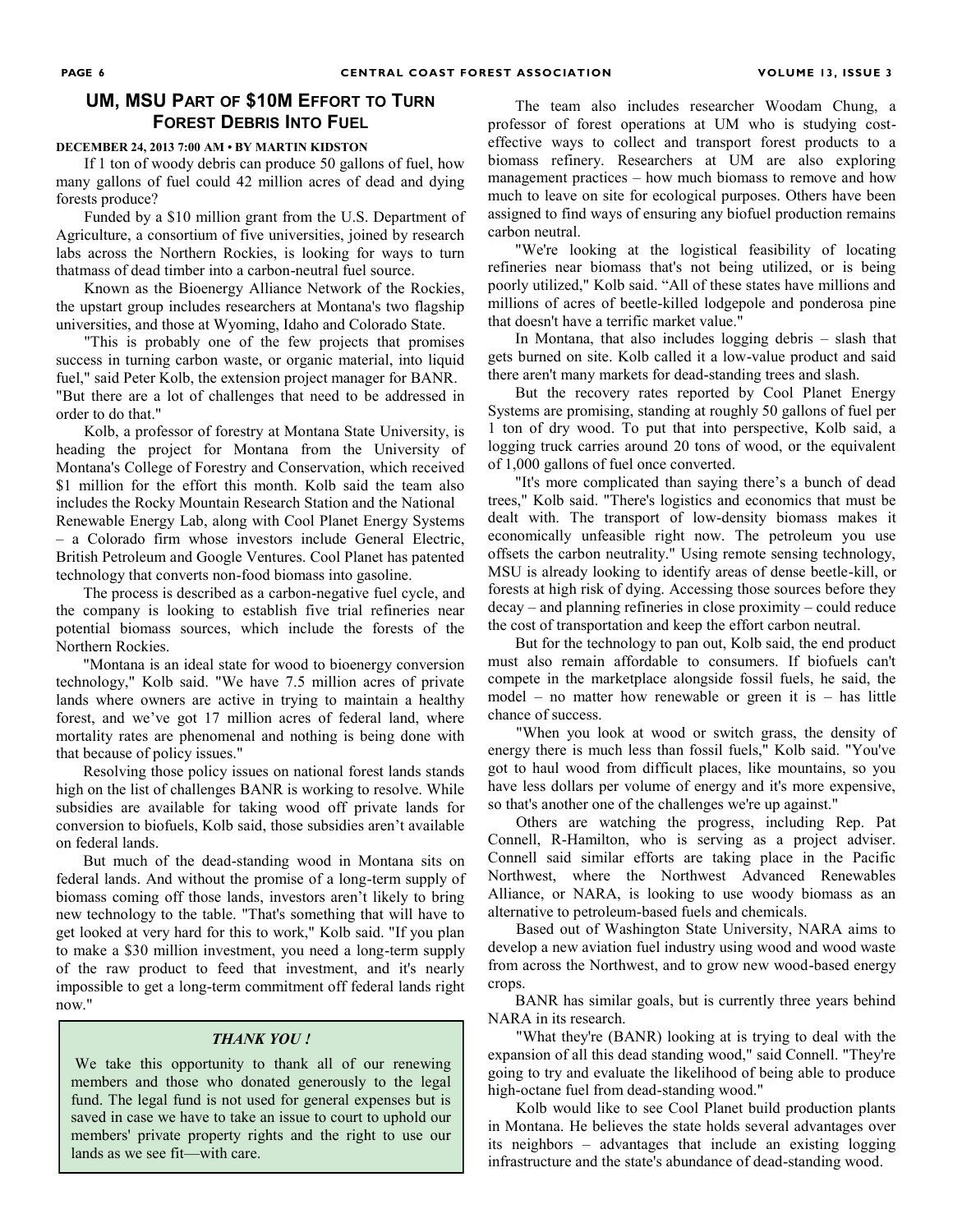Potential sites could include the shuttered Smurfit-Stone Container Corp. site in Frenchtown, and the community of Seeley Lake, which has a functional logging mill and sits close to the Blackfoot Challenge. Kolb also named Pablo and Miles City.

### ■■■

#### **Vegetation** *(Continued from page 5)*

overall water management plan. This is a crucial omission. Millions of gallons of water that might otherwise be utilized to keep streams flowing, water crops and provide domestic water are instead being cast uselessly into the air by the state's overstocked vegetation. *Is a Tree a Heavy Drinker or Does It Just Pump Water?* discusses the tradeoffs between water quality and water yield experienced by water management districts that plant trees in the watersheds that feed their reservoirs. Trees stabilize soil and keep water cool, but they also exact a price for their services in reduced water yield.

Due to the extraordinary water costs of photosynthesis, we must also ask the question of which is more important to the welfare of California, carbon sequestration or adequate water supplies? Dry wood is about half carbon, and, since nearly 11 gallons of water is needed to generate each pound of wood, we can calculate that it takes over 21 gallons of water for each pound of sequestered carbon. Once again, a portion of this water is locked into the wood, but the bulk of it is released into the atmosphere by transpiration and is no longer available for other purposes.

Like all real-world situations, choosing the best path will not be easy. The decisions that set the path will require tradeoffs and value decisions at every step of the way, and while we are making these choices, it behooves us to remember how our forests affect our ground water supplies.

BRIGGS, ROBERT O., 1999. *Competition for Limited Dry Season Ground-stored Water Between Forest Use and Stream Flow in the Waddell Valley.* Unpublished manuscript

DECOSTER, LESTER A. AND JOHN HERRINGTON, 1988. *Is a Tree a Heavy Drinker or Does It Just Pump Water?* American Tree Farmer. May-June pp. 17

REDWOOD EMPIRE [http://buyredwood.com/faq](http://buyredwood.com/faq-page)[page#n857](http://buyredwood.com/faq-page) ■

### **THE GREAT BIG LEAF MAPLE SYRUP EXPERIMENT**

#### **By Cate Moore**

I am an inveterate reader of just about anything that lands in front of me, and I stumble across the most interesting tidbits from the oddest sources. This year, Anchor Brewing Company released their Big Leaf Maple Autumn Red Ale wherein I read that they used Bigleaf Maple sap in the brewing and also related that Bigleaf Maples produce a "delicious syrup."

Whoa! You mean we can make syrup out of our own local maples? I've been participating in the local forestry community for over twenty years, and I've never heard this mentioned. It was obviously time for a little research. I jumped onto the internet and discovered that California is way behind the curve. Oregon, Washington and British Columbia have been doing it for years and they have published articles about Big Leaf Maple sugaring specifically.

In my mind, this calls for a California feasibility experiment. We have Bigleaf Maples on our land, concentrated along our watercourses, so we gathered up the available information, ordered a starter kit of spiles, a book called "Backyard Sugarin' " and will embark on an experiment to see how much sap we can gather, determine the best way to store sap prior to a sugaring since we don't have the east coast's convenient outdoor winter refrigerator, and see if we come out the other end with anything resembling a tasty maple syrup.

Of course, we have managed to pick the absolute worst year in decades to try out gathering maple sap, so we won't be surprised if our results are less than impressive. We'll be posting our progress on the website.

In the meantime, check out the following for data on Bigleaf Maple syrup. If you are inspired enough to try it yourself, let us know how it went for you.  $\frac{http://www.blmaple.net}$ 

## **SUCCESSION PLANNING Part One of Many**

#### **By Cate Moore**

You may remember a couple of years ago when CCFA sent a questionnaire out asking if members were interested in succession planning. We got a very enthusiastic response and have been trying since then to get the UC Extension folks to bring the Ties to the Land road show to Santa Cruz County. We feel two years is long enough to fiddle with that avenue and have decided to tackle the subject head-on ourselves.

We're not claiming to be experts, but CCFA can certainly act as a clearing house for stories, ideas, problems, questions and so forth as we explore the topic together. We think that if we each share the little bit we know, across all of us we can find most of the answers we need.

So, while we will be publishing articles in the newsletter and online, we hope this will be a two-way conversation. Give us your stories, ask us your questions, and by all means, tell us when we're blowing smoke. We'll provide contact information at the end of the article.

What is succession planning, and how is it different from estate planning?

Estate planning and succession planning both serve to accomplish the same end, namely the orderly transfer of your property to your heirs according to your wishes. I feel the main difference is that normal estate planning is designed to manage the division and transfer of static, easily dividable property like stocks, bonds, and so forth, and succession planning addresses the passing on of a living, working business entity like a farm or small business where breaking up the concern's assets will cause the business to fail.

Every succession plan needs within it an estate plan, so we will start there. Even if your main concern is your farm, you probably still own securities, life insurance policies and bank accounts, you may have minor children to provide for, you have family heirlooms to distribute. All of this is handled under traditional estate planning.

Everyone needs a will. This is the best document for declaring who will care for the minor children and your desires for distributing the family heirlooms. You can put the whole shebang into your will, but it may not be your best option. The problem with wills is that everything gets locked up in probate until the court declares that the will is authentic and all the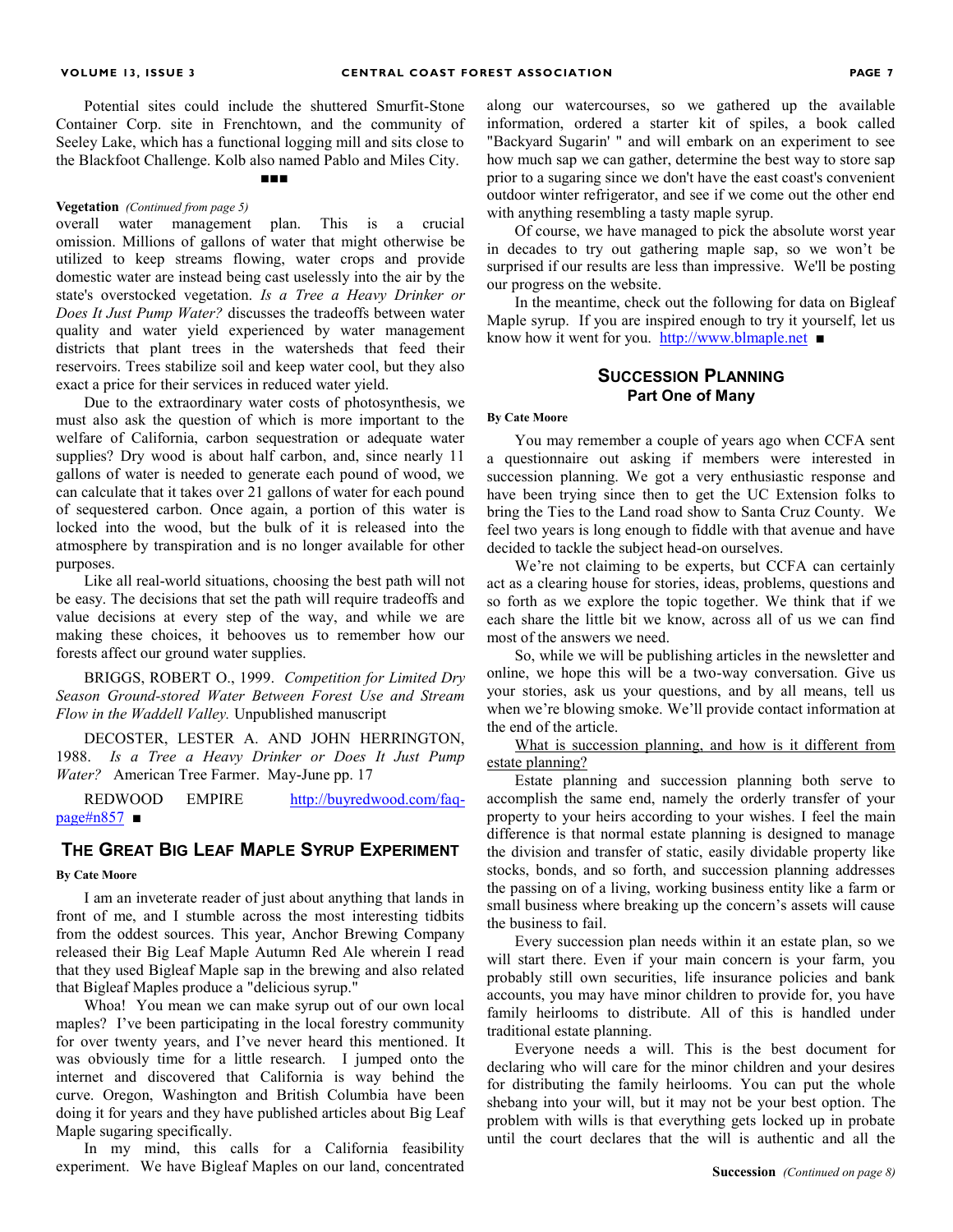provisions have been handled correctly. In the meantime, the family and the executor need to pay for the bills and taxes out of their pockets until the estate is released, then get reimbursed by the estate. In a contended will, this can take years, which can cause great financial hardship for everyone involved.

Another common way of handling one's estate is a revocable living trust. In this vehicle, the property owner places all of his major assets into the ownership of the trust. The major advantage of the trust is that it avoids probate. The trustee can manage all of the estate's property, pay bills, pay taxes and generally continue in business-as-usual mode while the property is divided and handed over to the heirs.

Other forms of trusts can be set up to provide for the lifelong care of disabled children, and for other special needs and can be part of your estate plan. If any of our readers want to describe other estate plans they have seen and their benefits and pitfalls, we'd be happy to pass the information along.

We'll keep estate planning at this quick overview unless any of you have questions or stories to share. Also, if you have a financial planner or attorney that you feel provides good service, we will also be happy to pass that along.

Write us at:

## **CCFA Attn: Succession Planning P. O. Box 66868 Scotts Valley, CA 95066**

email us at: **[ccfa@ccfassociation.org](mailto:ccfa@ccfassociation.org)**

Future articles will address the following topics (In no particular order):

- Scoping the property/ business
- Deciding on the participants
- Apportioning ownership
- How do you add people?
- How do people opt out?
- What are the participants duties and responsibilities?

 Contributing and noncontributing participants and how to fairly reward both

 How do you declare and communicate your ideas and visions?

- How do you factor in your heirs ideas and visions?
- How do you distribute proceeds?
- Do you need an external manager?
- When do you dissolve the business?
- Inheritance taxes
- Ongoing business expenses
- Business forms that encapsulate the succession plan and how they are formed.
- Government reporting requirements
- Questions, answers and suggestions from readers

## **Succession** *(Continued from page 7)* **LEGISLATION - JANUARY 15, 2014**

It's January, and the California legislation merry-go-round is back in operation.

First, so that everyone knows the legislative schedule for this year, here is the calendar. Keep these dates in mind when commenting on legislation.

**Jan. 6** Legislature Reconvenes.

**Jan. 10** Budget must be submitted by Governor.

**Jan. 17** Last day for policy committees to hear and report to

Fiscal committees fiscal bills introduced in their house in 2013. **Jan. 24** Last day for any committee to hear and report to the

Floor bills introduced in their house in 2013. Last day to submit bill requests to the Office of Legislative Counsel.

**Jan. 31** Last day for each house to pass bills introduced in 2013 in their House.

**Feb. 21** Last day for bills to be introduced.

**May 2** Last day for policy committees to hear and report to Fiscal Committees fiscal bills introduced in their house.

**May 9** Last day for policy committees to hear and report to the floor non-fiscal bills introduced in their house.

**May 16** Last day for policy committees to meet prior to June 2. **May 23** Last day for fiscal committees to hear and report to the floor bills introduced in their house. Last day for fiscal committees to meet prior to June 2.

**May 27 - 30** Floor Session Only. No committee may meet for any purpose.

**May 30** Last day for bills to be passed out of the house of origin. **June 2** Committee meetings may resume.

**June 15** Budget must be passed by midnight.

**June 26** Last day for a legislative measure to qualify for the November 4 general election ballot.

**June 27** Last day for policy committees to meet and report bill. **Aug. 15** Last day for fiscal committees to meet and report bills to the Floor.

**Aug. 18 – 31** Floor Session only. No committees, other than conference committees and rules committee, may meet for any purpose.

**Aug. 22** Last day to amend bills on the Floor

**Aug. 31** Last day for each house to pass bills. Final recess begins at the end of this day's session  $(J.R. 51(b) (3))$ .

## **IMPORTANT DATES OCCURRING DURING FINAL RECESS: 2014**

**Sept. 30** Last day for Governor to sign or veto bills passed by the Legislature before Sept. 1 and in the Governor's possession on or after Sept. 1.

**Nov. 30** Adjournment at midnight.

**Dec. 1** 12 m. convening of 2015-16 Regular Session.

Now that we have the calendar recorded, we will examine the actions on those bills left dangling at the end of the last legislative session while we wait for the deadline for new legislation to to be proposed. We will have the legislation table with links into the legislature for status and text of the bills uploaded on the website.

### *Here are the currently active bills:*

**AB-37** Unemployment insurance: reporting requirements: status of funds - this started as a bill about water resources and went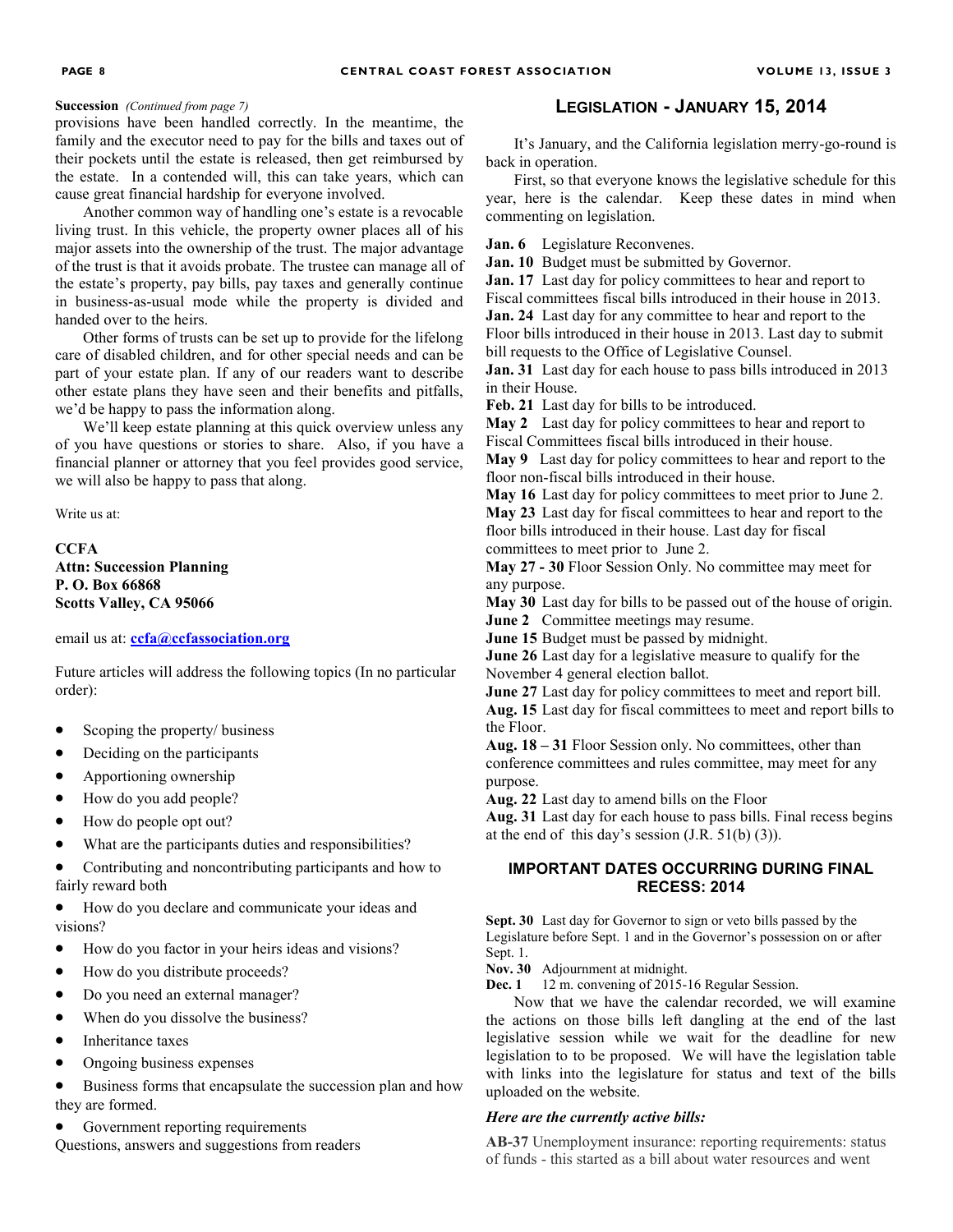through 2 gut-and-amend procedures in 2013. In its current state, it no longer concerns forest landowners.

**AB-468** Non-industrial timber management plans: forest landowners - Chesbro came out of the gate running on this one. Passed Natural Resources 1/13/14, sent to

Appropriations. This bill has all the earmarks of a spot bill. **AB-504** Commercial fishing: sea cucumbers - this originally had to do with the Fish and Game Commission and salmon and groundfish rules. Was gutted and amended to a placeholder on 1/6/14

**AB-515** Environmental quality: California Environmental Quality Act: writ of mandate - amended and passed Judiciary on 1/13/14, sent to Appropriations

**AB-769** Property taxation: valuing property: comparable sales gutted to a placeholder, passed Revenue and Taxation, on Assembly floor

**AB-866** Regulations. - surfaced just long enough to have a hearing scheduled, then canceled

**AB-896** Wildlife management areas: mosquito abatement active again, in Appropriations

**AB-976** Coastal resources: California Coastal Act of 1976: enforcement: penalties - in Assembly conference

**AB-1331** Clean and Safe Drinking Water Act of 2014:

completely gutted and amended, in Senate Natural Resources and Water - unsure if it needs to return to the Assembly before passage.

**SB-674** California Environmental Quality Act: exemption: residential infill projects. - bill greatly amended, hearing set for Environmental Quality on 1/15/14

**SB-798** Income taxes: credits: contributions to education funds completely gutted and amended 1/6/14 from a bill about a California Green Infrastructure Bank, passed Governance and Finance, sent to Appropriations

## *These bills are officially in an Inactive file:*

**AB-953** California Environmental Quality Act. - in Assembly inactive file

**AB-1330** Environmental justice. - Senate inactive file

**SB-1** Sustainable Communities Investment Authority - Senate inactive file

**SB-617** California Environmental Quality Act - Senate inactive file

## *The following have probably died in committee, but we are suspicious enough to continue watching them.*

**AB-1** Water quality: integrated plan: Salinas Valley - no action so far

**AB-8** Alternative fuel and vehicle technologies: funding programs - no action so far

**AB-23** State responsibility areas: fire prevention fees - no action so far

**AB-124** State responsibility areas: fire prevention fees - no action so far

**AB-153** California Global Warming Solutions Act of 2006: offsets - no action so far

**AB-203** Coastal resources: coastal development permits: penalties - no action so far

**AB-245** California Global Warming Solutions Act of 2006: public meetings - no action so far

**AB-278** California Global Warming Solutions Act of 2006: Low Carbon Fuel Standard - no action so far

**AB-284** Energy: Road to 2050 Board: reporting - no action so far **AB-350** Timber harvesting plans: exempt activities - no action so far

**AB-374** Eminent domain: compensation: loss of goodwill vetoed by Governor, filed in Assembly veto file after consideration by Assembly

**AB-416** State Air Resources Board: Local Emission Reduction Program - no action so far

**AB-756** California Environmental Quality Act: judicial review: public works projects - no action so far

**AB-794** Environmental quality: California Environmental Quality Act: exemption: use of landfill and organic waste - no action so far

**AB-818** Air pollution control: penalties - no action so far **AB-823** Environment: California Farmland Protection Act - no action so far

**AB-875** Forest management - no action so far

**AB-929** State responsibility areas: structures: fees - no action so far

**AB-1051** Housing - no action so far

**AB-1188** Fire protection: general obligation bonds - no action so far

**AB-1230** Mammals: use of dogs to pursue bears and bobcats - no action so far

**AB-1251** Water quality: stormwater - no action so far

**AB-1295** Public utilities: renewable energy: community renewables option - no action so far

**AB-1375** California Global Warming Solutions Act of 2006: market-based compliance mechanisms: Clean Technology Investment Fund - no action so far

**ACA-3** Local government financing: public safety services: voter approval - no action so far

**ACA-8** Local government financing: voter approval - no action so far

**SB-11** Alternative fuel and vehicle technologies: funding programs. - no action so far

**SB-17** State responsibility areas: fire prevention fees - no action so far

**SB-34** Greenhouse gas: carbon capture and storage. - no action so far

**SB-123** Environmental and land use court. - no action so far **SB-125** State responsibility areas: fire prevention fees. - no action so far

**SB-147** State responsibility areas: fire prevention fees. - no action so far

**SB-167** Environmental quality: California Environmental Quality Act. - no action so far

**SB-273** Farm vehicles: registration exemptions. - no action so far **SB-621** Vehicular air pollution: in-use, diesel-fueled vehicles. no action so far

**SB-633** CEQA - no action so far

**SB-731** Environment: California Environmental Quality Act - no action so far

**SB-754** California Environmental Quality Act - no action so far **SB-787** Environmental quality: the Sustainable Environmental Protection Act - no action so far

**SCA-4** Local government transportation projects: special taxes: voter approval - no action so far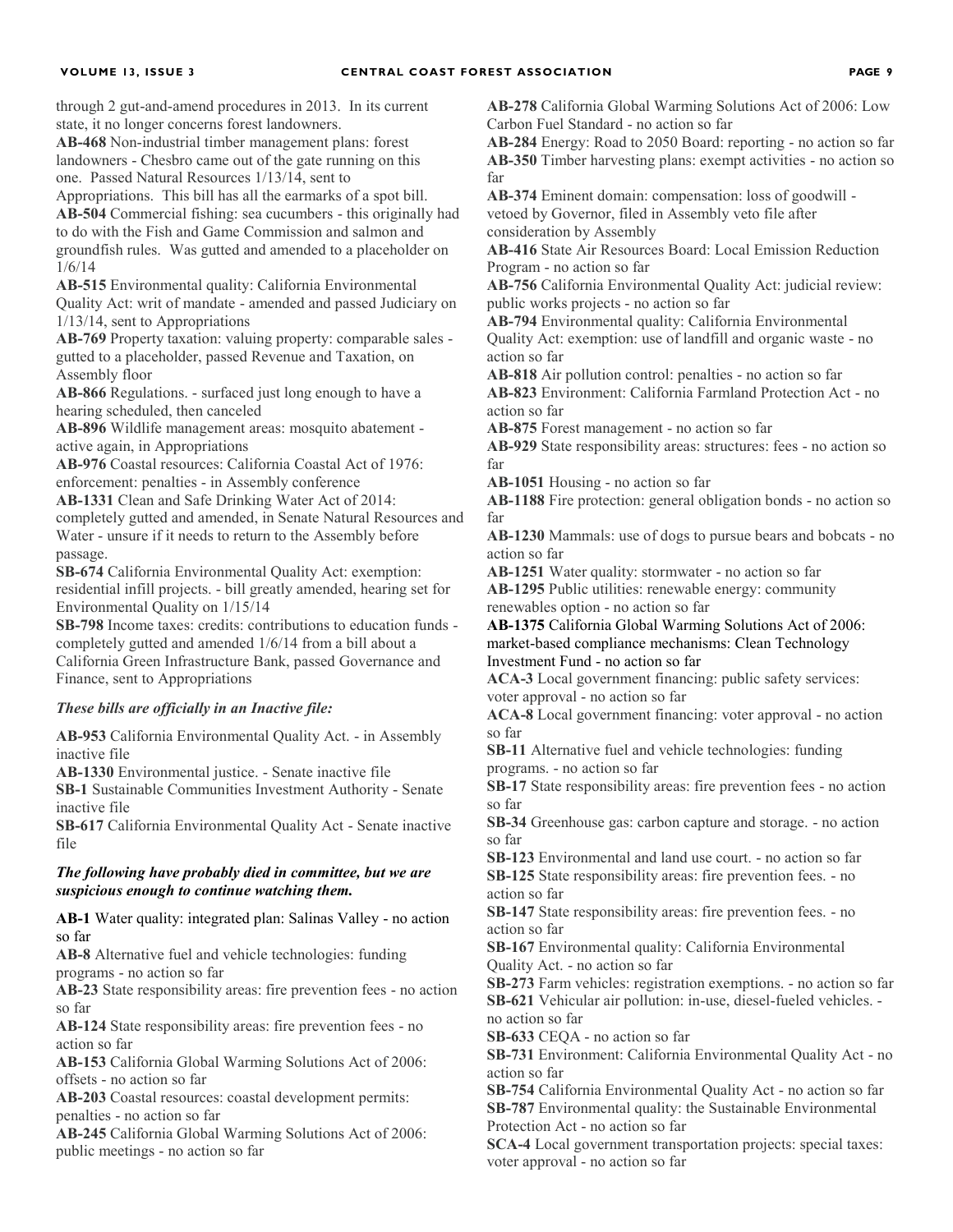**SCA-7** Local government financing: public libraries: voter approval - no action so far

**SCA-8** Transportation projects: special taxes: voter approval - no action so far

**SCA-11** Local government: special taxes: voter approval - no action so far ■

## **SEVENTY-NINE YEARS OF M[ONITORING](http://www.plumasnews.com/index.php?option=com_content&view=article&id=12122:seventy-nine-years-of-monitoring-demonstrates-dramatic-forest-change&catid=69:-headline-news&Itemid=6) D[EMONSTRATES](http://www.plumasnews.com/index.php?option=com_content&view=article&id=12122:seventy-nine-years-of-monitoring-demonstrates-dramatic-forest-change&catid=69:-headline-news&Itemid=6) DRAMATIC FOREST CHANGE**

#### **Feather Publishing 1/31/2014**

Long-term changes to forests affect biodiversity and how future fires burn. A team of scientists led by Research Ecologist Dr. Eric Knapp, from the U.S. Forest Service's Pacific Southwest Research Station, found dramatic differences in forests today compared to historic conditions prior to logging and fire suppression.

The team conducted their research in the Forest Service's Stanislaus-Tuolumne Experimental Forest on the Stanislaus National Forest in the central Sierra Nevada, re-measuring three large historical plots originally established in 1929 to evaluate the effects of different logging methods.

Trees were counted and their diameters measured across entire plots and in neighboring unlogged areas with the same fire history.

Understory vegetation (tree seedlings, shrubs and leafy plants) was quantified to determine changes over a 79-year period. They also collected fire scar samples from nearby stumps and dead trees to pinpoint dates of previous forest fires.

As in many forested areas in the western U.S., fire is much less frequent than it once was. Results showed that the study area had not burned since 1889. Prior to 1889, the forest burned on average every six years.

The forest currently contains 2.4 times more trees than it did in 1929 — mostly in the small and intermediate size classes. The excess density was nearly identical in the plots logged in 1929 and plots without a history of logging, suggesting that over the long term other factors, including fire suppression, may be exerting more influence than past logging on forest density and the current susceptibility to uncharacteristically severe fire.

Historical logging removed many of the largest trees and often targeted the most fire-resistant pines. Very large trees were still less abundant than in the old-growth condition in 1929. The forest today also contains more fir and cedar and fewer pines than it once did.

Shrubs, which provide food and cover for wildlife, covered 29 percent of the forest floor in 1929. Currently, the same shrubs cover only 2 percent of the forest floor — a decline that appears to be the result of higher tree density.

"The forest changes we found in this study are emblematic of similar changes that have occurred in the absence of fire throughout the western U.S., and help to explain why fires such as the nearby Rim Fire burn as intensely as they now do," said Knapp.

The plots measured in this study are among the oldest known to still exist on Forest Service lands in California, and the historical data showing what the forest once looked like provide valuable information about how to restore greater fire resilience and improve biodiversity in forests today.

The full report can be found at <http://1.usa.gov/1g9XWQY.>

Headquartered in Albany, the Pacific Southwest Research Station develops and communicates science needed to sustain forest ecosystems and other benefits to society. It has research facilities in California, Hawaii and the U.S.-affiliated Pacific Islands. For more information, visit [fs.fed.us/psw.](http://www.fs.fed.us/psw/) ■

## **DO WE NEED A BOND TO FIX FORESTS?**

#### **By Bruce Ross, Redding Searchlight December 4, 2013 6:00 PM**

A very interesting and lively discussion at today's Assembly hearing on water in Redding, where a handful of Democratic members from out of the area learned just how passionate North State residents are about the issue. There were also productive ideas about what would be good investments in the North State - including Sites Reservoir, a project long on the drawing board in Colusa County, and the excellent idea of more carefully managing watershed forests to prevent a cycle of overgrowth, destructive fire, and sediment filling reservoirs.

Restoring more fire-resilient forests is a widely shared goal— not just by cranky old loggers in the hills but by Regional Forester Randy Moore, who last year told the California Energy Commission this in writing: I have established a goal of restoring 400,000 to 500,000 acres on the National Forests in California annually. Our restoration plans represent an increase of 200- 300% over the rate we are currently accomplishing.

Thinning forests would likely increase water runoff, decrease fire risk, provide work for rural communities and produce useful resources. Unfortunately, laws and federal processes being what they are, this stuff doesn't happen quickly or cheaply. You'd like to think wood products would pay the bill—but it's just not always so. I'm 100 percent in favor of increasing spending on forest restoration one way or another, but I've just got one question: Why is a bond the right way? Bonds make perfect sense for building a highway, a dam or a new school building.

It's a major up-front investment, whose benefits will be enjoyed for many years. Spread the cost out of time, sure. But forest management is not a major capital investment. it is gardening. You don't get to do it once, but have to keep up over time, as plants have a pesky habit of growing. Forest maintenance costs need to be covered -- somehow -- but issuing bonds to thin brush that will grow back in 10 years? Isn't that like taking out a home-equity loan to pay for a trip to Hawaii? -- UPDATE—It doesn't really address the mechanism, but the background information supplied for the hearing has some strong statements about the value of fixing forests.

Need for Increased Investment in Forest Management, the importance of north state forests to California's supply and quality of water cannot be overstated. As those who live in the Sierra Nevada and Cascade Ranges are fond of pointing out, water does not come "from the Delta," it originates in the mountains where the snowpack serves as the State's largest reservoir. Yet, there is a growing body of evidence that poor management has impaired the forest's ecosystem role, including in filtering and retaining water. Many decades ago, before fire's critical role was fully understood, the general reaction to all fires was to snuff them out. However, that eliminated the kind of frequent, low-intensity fires that kept the forest healthy. Now,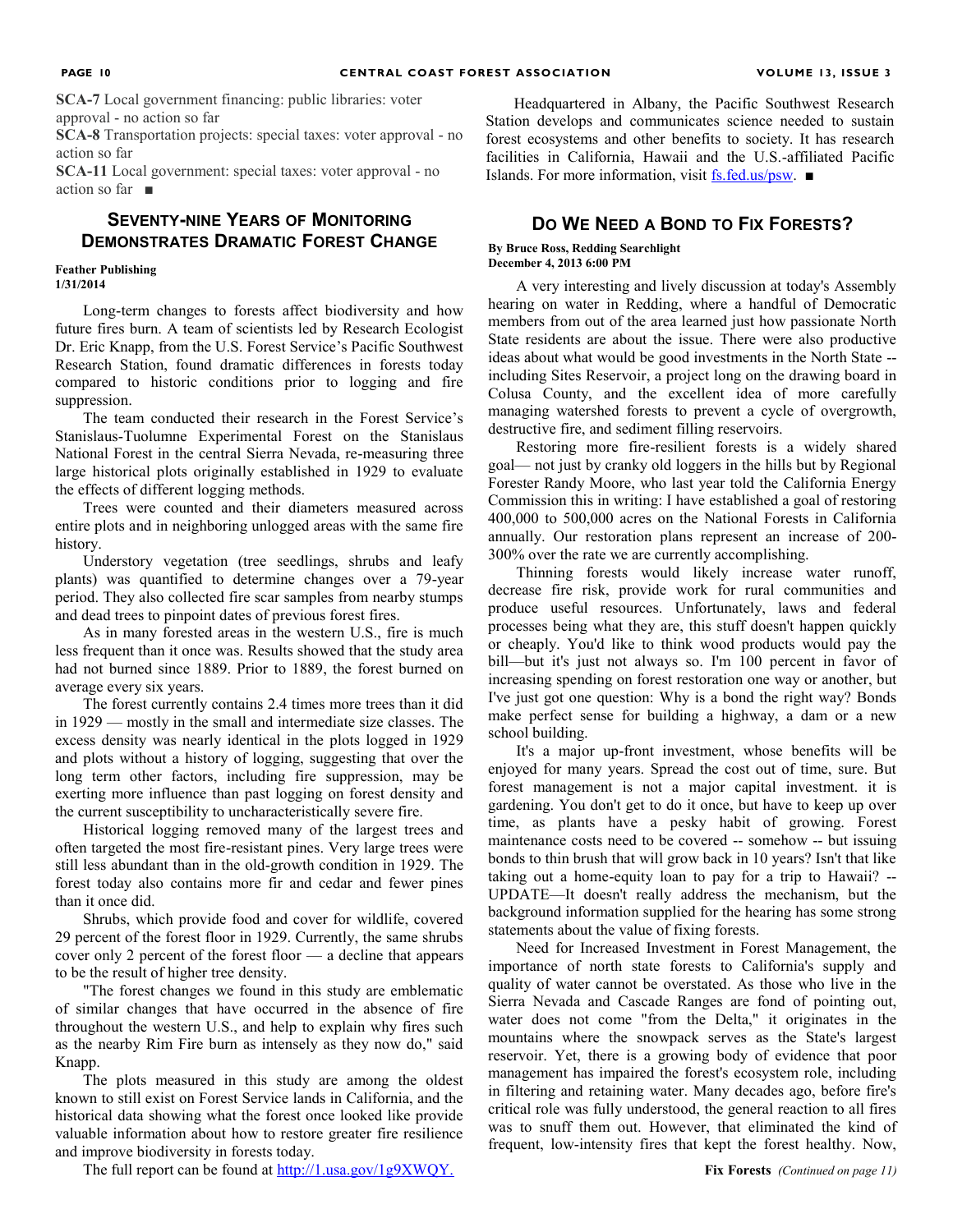

#### **Fix Forests** *(Continued from page 10)*

overcrowded forests sporting an unhealthy mix of tree types and ages are experiencing steadily increasing temperatures due to climate change, which has in turn led to an unprecedented run of mega-fires like the Rim Fire and the Moonlight Fire.

The Rim Fire was the largest in the history of the Sierra Nevada and burned at an extremely high intensity. Besides the serious threat to life and property such fires pose, they destroy critical habitat and cascade into a series of other negative impacts including, but not limited to, a decline in the natural water storage capacity provided by forest meadows, increased sedimentation (and therefore loss of storage capacity) in reservoirs, and massive releases of greenhouse gasses (GHG). For example, it is estimated that the Moonlight fire emitted a level of GHG equivalent to the entire City of Los Angeles for a year. ■